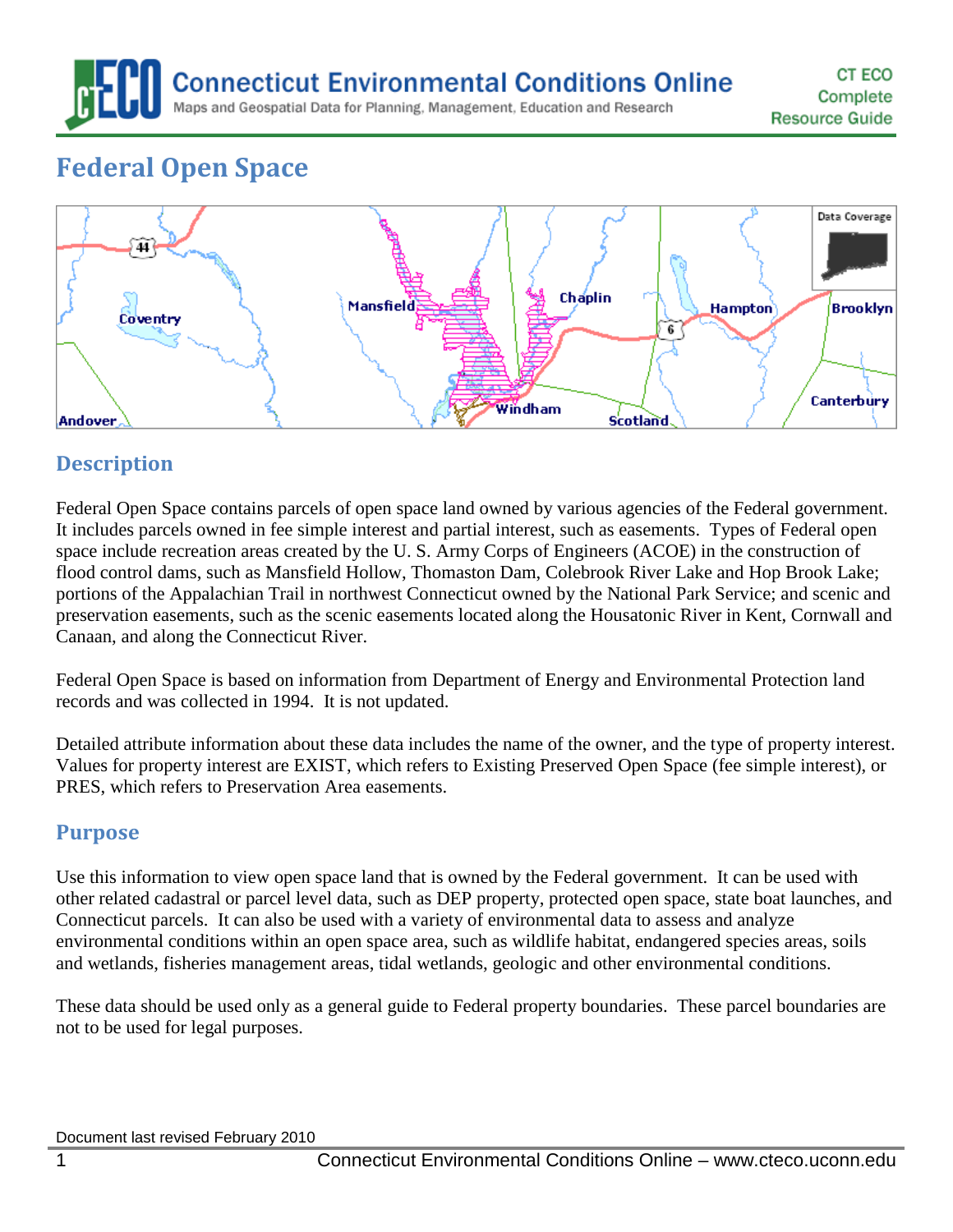# **Legend Description**

One symbol is used to depict this information on a map:

# **Use Limitations**

This is the best digital information available statewide of Federal Open Space, but it is not positionally accurate and may not be complete. Compiled from land records and maps on file at DEEP, there may be obvious and not so obvious omissions and inaccuracies with this information. The Federal Open Space data is not meant to be used for legal boundary purposes. Some Federal Open Space parcels may be missing or positioned incorrectly. Most parcel boundaries were created at 1:24,000 scale using the U.S. Geological Survey Topographic Quadrangle maps as a base and will not align accurately with features such as roads shown on aerial photography. None of the Federal Open Space parcel boundaries were created using a more accurate technique such as using course and distance information from A-2 certified boundary survey maps. This information is not meant to be used at map scales larger and more detailed than  $1:24,000$  scale (1 inch  $= 2,000$  feet).

# **Related Information**

[Parcels for Protected Open Space Mapping \(POSM\)](http://cteco.uconn.edu/guides/resource/CT_ECO_Resource_Guide_Parcel.pdf) – CT ECO Complete Resource Guide [Protected Open Space Mapping \(POSM\)](http://cteco.uconn.edu/guides/resource/CT_ECO_Resource_Guide_Protected_Open_Space.pdf) – CT ECO Complete Resource Guide [DEP Property](http://cteco.uconn.edu/guides/resource/CT_ECO_Resource_Guide_DEP_Property.pdf) – CT ECO Complete Resource Guide [1997 Municipal and Private Open Space](http://cteco.uconn.edu/guides/resource/CT_ECO_Resource_Guide_1997_Municipal_Private_Open_Space.pdf) – CT ECO Complete Resource Guide

# **Data Collection Date**

1994

#### **Status**

This information has not been updated since it was initially compiled by DEEP in 1994.

# **Map Scale**

The information meets horizontal National Map Accuracy Standards for 1:24,000-scale mapping (1 inch  $=$ 2,000 feet).

#### **Contact**

For additional information, please contact the **Land Acquisition Division**, Department of Energy and Environmental Protection, 79 Elm Street, Hartford, CT 06106-5127, Phone: 860-424-3016, Fax: 860-418- 5906.

# **Additional Documentation**

[Federal Open Space](http://cteco.uconn.edu/guides/federal_open_space.htm) – CT ECO Basic Data Guide

Document last revised February 2010